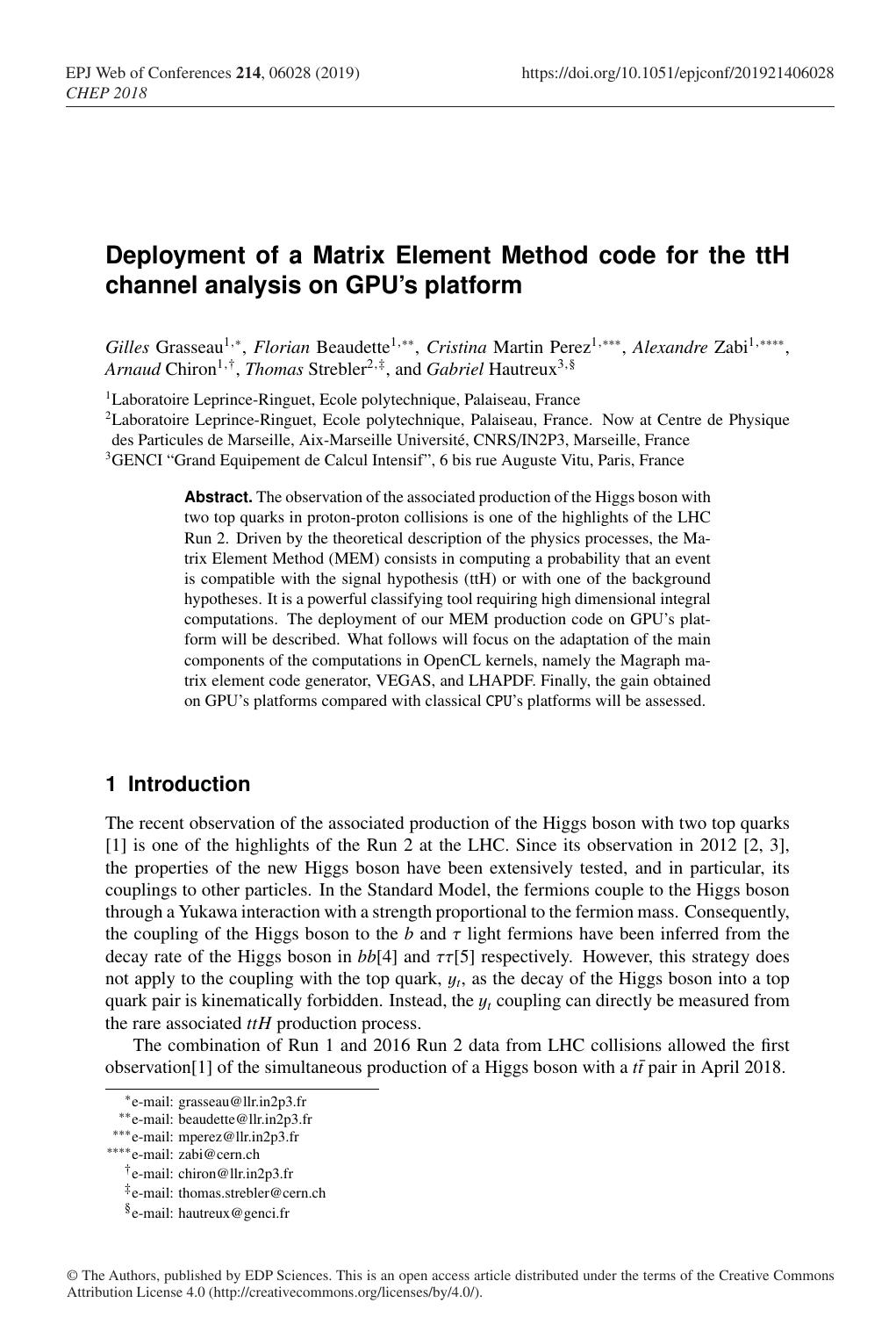

Figure 1. *ttH* production process: (*Left*) Feynman diagrams of the Higgs boson production in association with top quarks, resulting from top quark fusion (top) or Higgs radiation from a top quark (bottom); (*Right*) an event candidate for the production of a top quark and top anti-quark pair in addition with a Higgs Boson in the CMS detector[6].

### **2 The Matrix Element Method**

Unlike supervised methods (neural networks, decision trees, support vector machines, ...), the Matrix Element Method[7] allows events to be classified by computing the probability that a final state corresponds to a given physics process solely thanks to the physics laws involved. Among the new emerging computing models based on Machine or Deep Learning, it is essential to have a theory-driven model which plays the role of computational reference. This sophisticated method is however very CPU time consuming due to the investigation of all the main physical cases and requires huge powerful computing platforms to perform the CMS analyses carried out at our laboratory in a reasonable time. Thanks to the pioneering works of [9, 10] on the implementation of the MEM on a single GPU, we were confident that the multi-GPU implementation was achievable.

#### **2.1 Principle**

Given the various possible decay channels of Higgs boson and of the *W* resulting from the  $t \rightarrow Wb$  decay, the *ttH* signal can result in a large variety of final states. In the analysis considered here, one of the *W* bosons is required to decay leptonically and the Higgs boson is required to decay into  $\tau^+\tau^-$  (Fig. 2). This final state offers a good compromise between the total branching ratio and the purity. To further reduce the background, the charged leptons produced in the  $\tau$  and  $W$  decay are required to have the same electric charge.

For each event of the data set to analyze, the probabilities or weights are evaluated for a given theory model (*signal* or *background*). This probability expression is shown below. An integration is performed over all the possible values of the generator-level variables *x* and the Bjorken fractions of the incoming partons  $x_a$  and  $x_b$ . The response of the detectors is modelled through Transfer Functions (TF). In particular, gaussian response functions turn out to be very well adapted to mimick the jet response, as well as the missing transverse momentum  $(x,y)$  components. For the tau leptons, the semi-analytic TF have been used.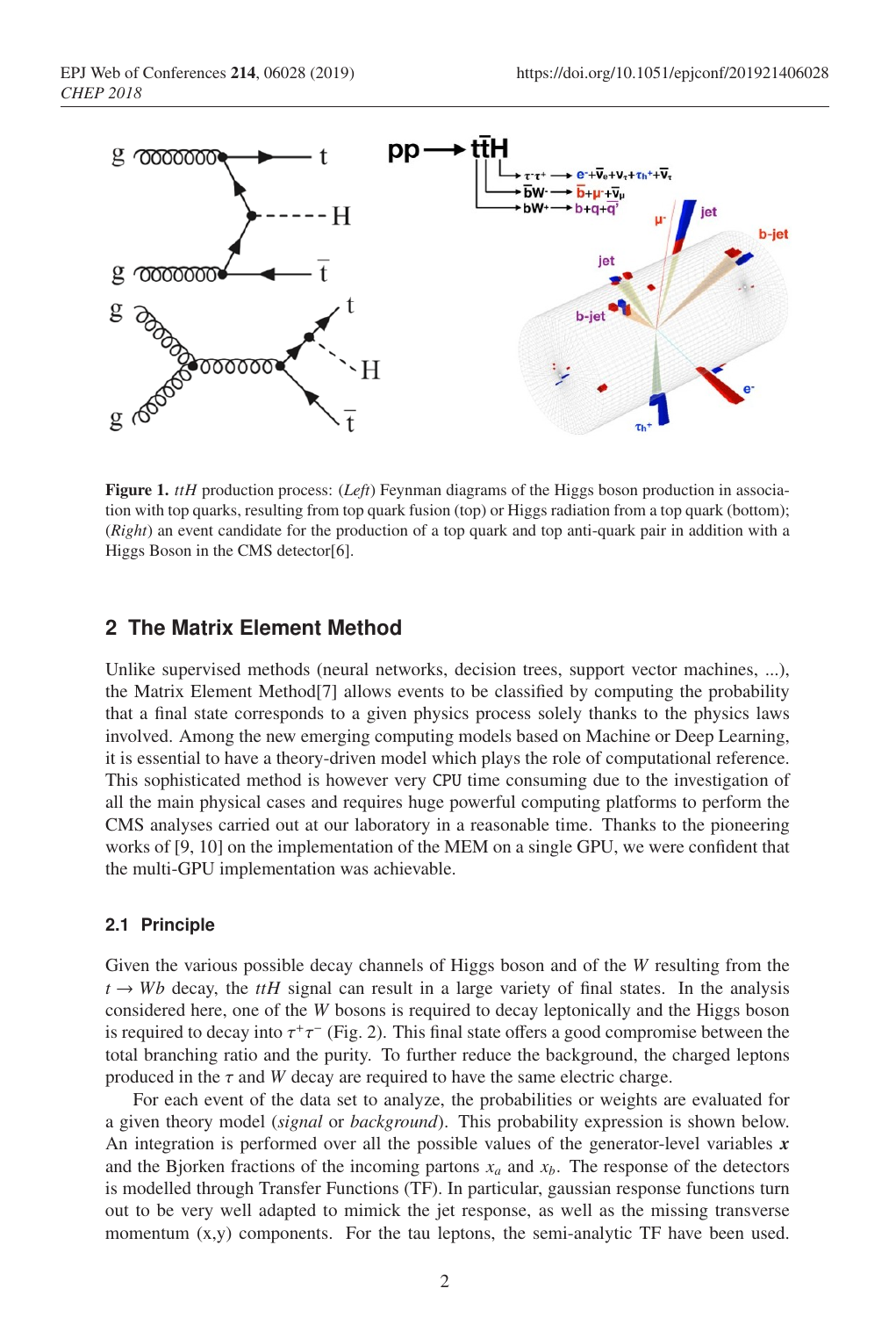They predominantly account for the emissions of neutrino(s) and therefore depend on the tau decay channel.

$$
w_i(y) = \frac{1}{\sigma_i} \sum_p \int dx dx_a dx_b \frac{f(x_a, Q). f(x_b, Q)}{x_a x_b S} \delta^4(x_a P_a + x_b P_b - \Sigma P_k) |M_i(\boldsymbol{x})|^2 W(\boldsymbol{y}||\boldsymbol{x}) \quad (1)
$$

This probability  $w_i(y)$  sums all possible contributions of the matrix element  $|M_i(x)|^2$  (evaluated in the rest frame of the outgoing particles) for a process *i* and is convolved by the Transfer Function  $W(y||x)$ , the probability to have the observed state described by the variables y, given the kinematic variables **x**. A second ponderation  $\frac{f(x_a, Q) \cdot f(x_b, Q)}{x_a x_b S}$  gives the probability that the two incoming proton particles or partons (proton quarks or gluons) interact, in which  $f(x_a, Q)$  is the Parton Density Function (or PDF) for the parton *a*. All the parton combinations are described by the  $\Sigma_p$  term. Finally, the  $\delta^4(x_a P_a + x_b P_b - \Sigma P_k)$  term corresponds to the kinematic constraints between the p-p incoming partons and the outgoing particles considered in the Matrix Element.



Figure 2. The final state considered in our analysis:  $b\bar{b}$ ,  $q\bar{q}$  pairs,  $\tau_h$ , 2 same sign leptons and 3 undetectable neutrinos  $v's$ . The  $\tau^-$  decays in a hadronic system referred to as  $\tau_h$  is constituted by pions particles  $\pi^{\pm}(\pi^0)^n$ ,  $\pi^{\pm}\pi^{\mp}\pi^{\pm}$  ... together with a  $v_{\tau}$  neutrino. The CMS reconstruction software, CMSSW, reconstructs the jets, identifies the *b* and light quarks, the hadronic  $\tau_h$ , leptons and the Missing Transverse Energy (MET) collecting the transverse energy of undetectable neutrinos.

#### **2.2 Background processes**

The same final state can be obtained from several background processes and only the dominant ones are considered for the matrix element computations. For the irreducible *ttZ* background where the *H* boson of the signal is simply replaced by a *Z* boson, the MEM computation is the same as with the signal, except for the matrix element component of the integral. For the reducible backgrounds,  $(ttZ, Z \rightarrow ll)$  and  $t\bar{t}$ , where one of the objects is mis-identified, the matrix element and the Transfer Functions as well as the integration strategies are modified.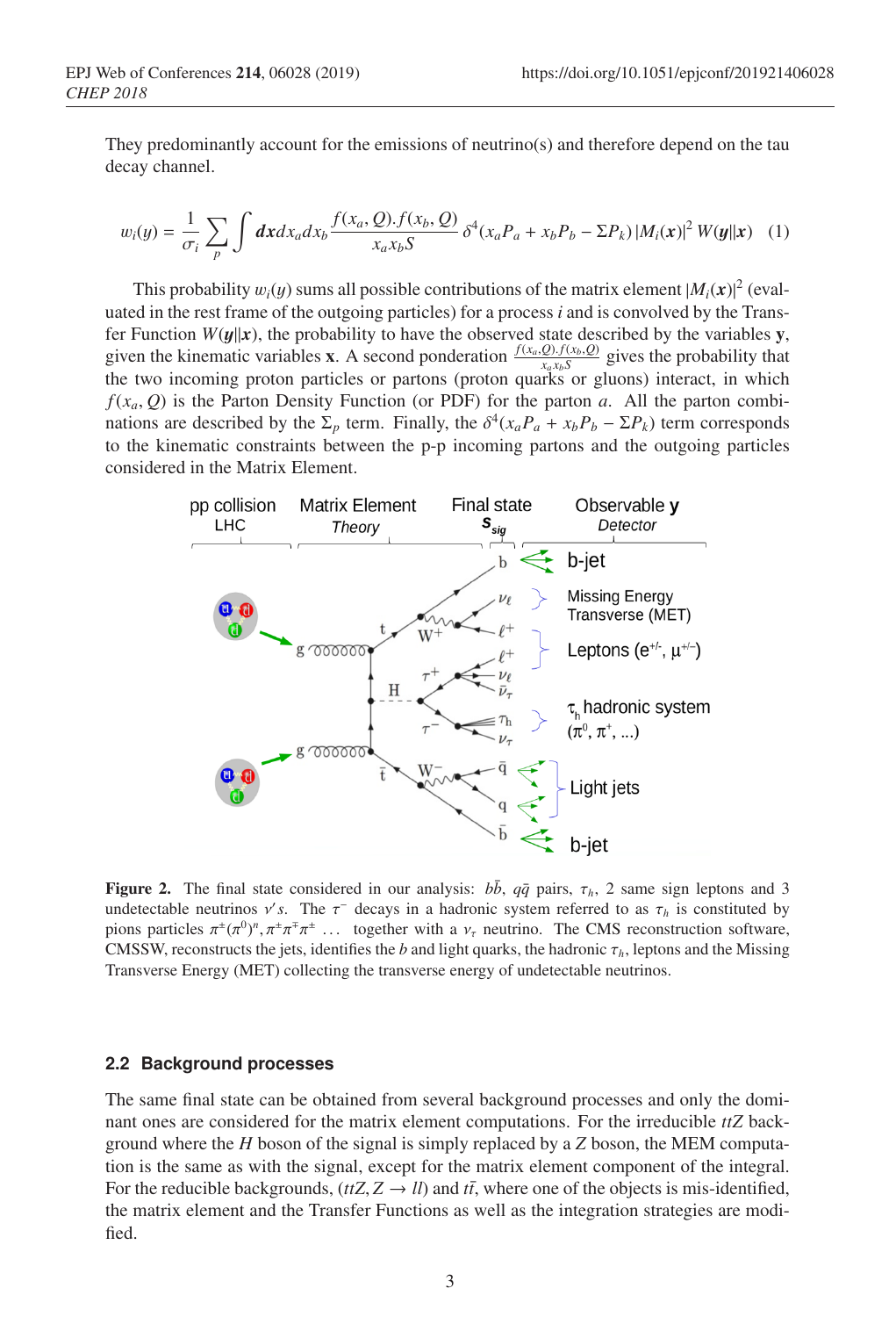



(*Left*)  $t \in Z$ ,  $Z \to \tau \tau$ , the *Z* boson replaces the Higgs boson in this diagram.

(*Middle*) *ttZ*,  $Z \rightarrow ll$ , with one of the leptons misidentifed, in this case the *Z* boson decays in two leptons, and one them is misidentified by the reconstruction software and associated with an hadronic tau particle τ*h*.

 $(Right)$   $t\bar{t}$ , with an additional lepton produced in the decay of *B* hadrons. Additional light jets can be produced due to some QCD radiation, leading to the final state observation, but are not taken into account in the matrix element.

#### **2.3 Permutations and integration multiplicity**

Up to now, we have seen that we have to compute 4 integrals per event: 1 to compute the probability that belongs to the signal class and 3 to belong each of the considered background classes. However, we have to consider that an observed b-jet can be assigned to the *b* quark or the  $\bar{b}$  of the *ttH* process. Similarly, several different configurations give rise to two same-sign leptons: their observations in the detector cannot be assigned uniquely to the one coming from the  $\tau^+$  decay and the other coming from the  $W^+$  decay. As a result, we have to take into account the 4 lepton-bottom permutations for each of the 4 signal/background probabilities to compute. Besides, the possibility that a jet falls out of the detector acceptance is also taken into account and requires a specific integration.

There is another multiplicative factor that increases the number of integrals to compute. It occurs for events in which only one quark has been identified, leading to a missing  $q\bar{q}$  pair in the final state. In this special case, integrals are computed by assigning a light-jet from the light jet list identified in the event to the missing quark of the final state. For this kind of event, 4 × 4 × *nli*<sup>g</sup>*ht*−*jets* integrals, where *nli*<sup>g</sup>*ht*−*jets* is the number of light-jets observed in the event, must be considered.

In practice, to reduce the number of integrals to compute, a filter is applied. It selects only the lepton-bottom permutations and the light-jet permutations which are physically realistic, based on invariant mass criteria. Concerning the integration space, the integral dimensions vary from 3 to 5 in the case of the  $q\bar{q}$  pair is identified, and 5 to 7 if not. More details on the integration procedure can be found in [8].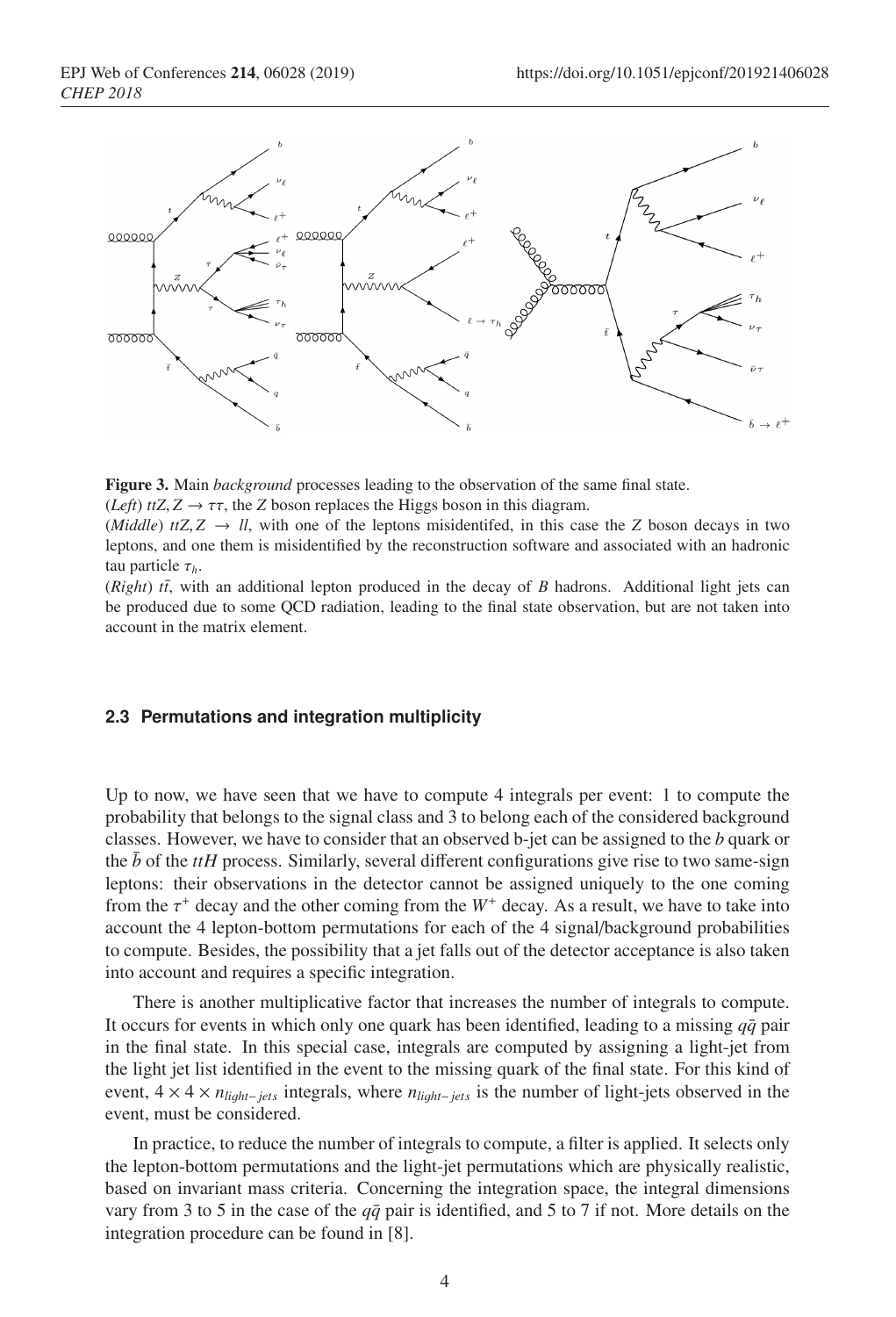# **3 MEM code implementation**

Because the MEM is very time consuming, we started our developments with High Perfomance Computing (HPC) in mind, and to avoid large waiting times or elapsed time to obtain the results, we started to build a parallel release MPI-MEM with the MPI library[15]. The common way to compute high-dimension integrals is to use an adaptive Monte-Carlo algorithm, in this case the commonly-known VEGAS[12], implemented in the GSL[20]. Running the code gave already reasonable waiting time. To analyze a data set of around 2500 events (around 30k integrals to compute), it requires typically 14 hours of computation deployed on 96 cores (6 nodes with 2 Intel Xeon E5-2640 processors, 16 physical cores rates at 2.6 Ghz), thanks to MPI. This means that the analysis would take 55 days on one core.

Once this reference implementation was achieved, rather than optimizing the MPI-MEM code we focused our efforts on GPU's platform, with the idea to gather as many GPU devices as possible to have at our disposal a huge computing power to run the MEM analysis[9]. We benefited from a first experience that had been implemented within the  $H \to \tau\tau$  channel analysis [18].

### **3.1** OpenCL**/**CUDA **implementation**

Considering the importance of the portability of our developments, we selected the OpenCL standard[14] to handle the GPU's. The parts which have been selected to run on GPU's are the most computationally intensive: the integral evaluations. To achieve this goal we transformed the integration parts from the initial MPI-MEM C++ implementation to the C language to build the GPU kernels. In addition, to minimize memory traffic between the node memory and the GPU memory, all the integrals of a same event are computed in the same GPU. The main components used in the GPU-MPI-MEM implementation are:

**LHAPDF library:** this library takes care of the computation of the PDF function seen in subsection 2.1. We translated it from Fortran to C and we numerically validated it before implementing it in the integration part.

ROOT utilities: a small subset of ROOT framework[16] (such as vector, geometric, Lorentz arithmetic) has been rewritten in the C-kernel language. In addition, basic operations in the ROOT suite, used for instance in the Transfer Functions, have been transformed to C-kernel functions.

**MadGraph:** the Matrix Element (ME)  $|M_i(x)|^2$  in the expression (1) is given by the MadGraph5\_aMC@NLO framework[17]. To be efficient on CPU, MadGraph generates C++ code to compute the ME of a given process. We have extended this generative part of Mad-Graph to provide C-sources to be directly integrated into our GPU kernels.

MC Integration: the integration computation is the part which is easily parallelized (or vectorized) thanks to the numerous and independent function evaluations [13]. Nevertheless, the adaptive part of the VEGAS is a little bit more tricky with the GSL implementation.

Moreover, keeping in mind the uncertain future of OpenCL for NVidia devices, we developed a bridge between OpenCL 1.2 and CUDA able to manage CPU devices as well as NVidia GPU, AMD GPU, FPGA devices. This bridge is equivalent to an OpenCL implementation with CUDA primitives, mapping the OpenCL paradigm to the CUDA one, taking into account all mandatory features to run efficiently on NVidia devices: events, asynchronous mechanisms, ... This development takes advantage of the latest releases of efficient CUDA compilers, which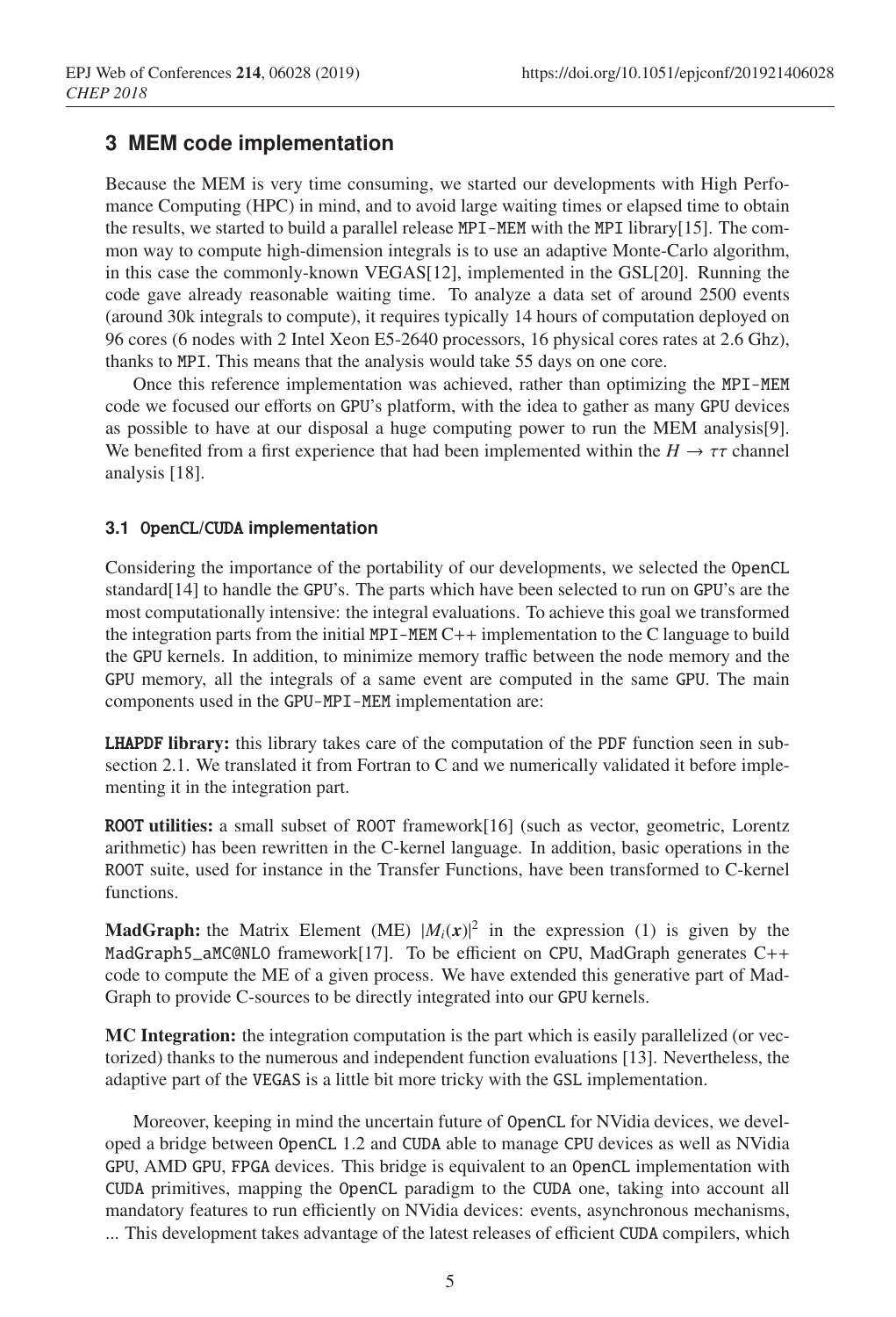is generally not the case with OpenCL provided by NVidia. The portability has been tested on pre-exascale architectures: IBM OpenPOWER processor and NVidia P100 GPU's[11], especially to validate the bridge OpenCL / CUDA.

#### **3.2 Performance**

For this performance analysis, we used a production platform which offers an important number of GPU's for our application : the National Computing Center CC-IN2P3 at Lyon. Before moving to finer optimizations, it was important to understand the global behavior of the application and, to focus on two points first:

- How does the application scale in function of the GPU number? The application uses several asynchronous mechanisms, one at the MPI level (because the computing time varies a lot between two events), and the other at the OpenCL level which distributes the integral computation to the different devices attached to the node. Consequently, we want to make sure that the concurent computations are not blocking each other.
- The acceleration ratio can be obtained. In other terms, what is the gain comparing the GPU's MEM application with our MPI/CPU version? Can we enhance the performance of the GPU-MPI-MEM code?

Each node of our GPU platform has 2 Intel Xeon E5-2640 processors, providing 2 x 8 physical cores rated at 2.6 GHz. In addition, each node is equipped with 4 Kepler GK-210 GPU's on 2 NVidia K80 boards. The applications are compiled with gcc 5.3 compiler with the -O 3 optimization option and, for the GPU's kernels, with nvcc compiler from the CUDA 8.0 software environment.



Figure 4. (*Left*) Speed-up of the application on a single IBM OpenPower8+ node with 20 physical cores (in blue) and speed-up on 8 nodes with 4 NVidia K80 GPU's each (in green); (*Right*) Work distribution in time of our dataset (2395 events), in this case, to the 32 available GPU's. The label  $P<sup>d</sup>$  identifies a GPU, with *P* the MPI process number and *d* the GPU local identifier in the node. There is one MPI process per node, except in the case of node 0 which is the *master* MPI process. It takes in charge the I/O aspects and the event distribution. One box in one timeline represents the computation of all the integrals of a same event.

For all the performance analyses we add a time log at the MPI level to profile the moments when the event processing starts and finishes. The figure 4 (left) shows a excellent speed-up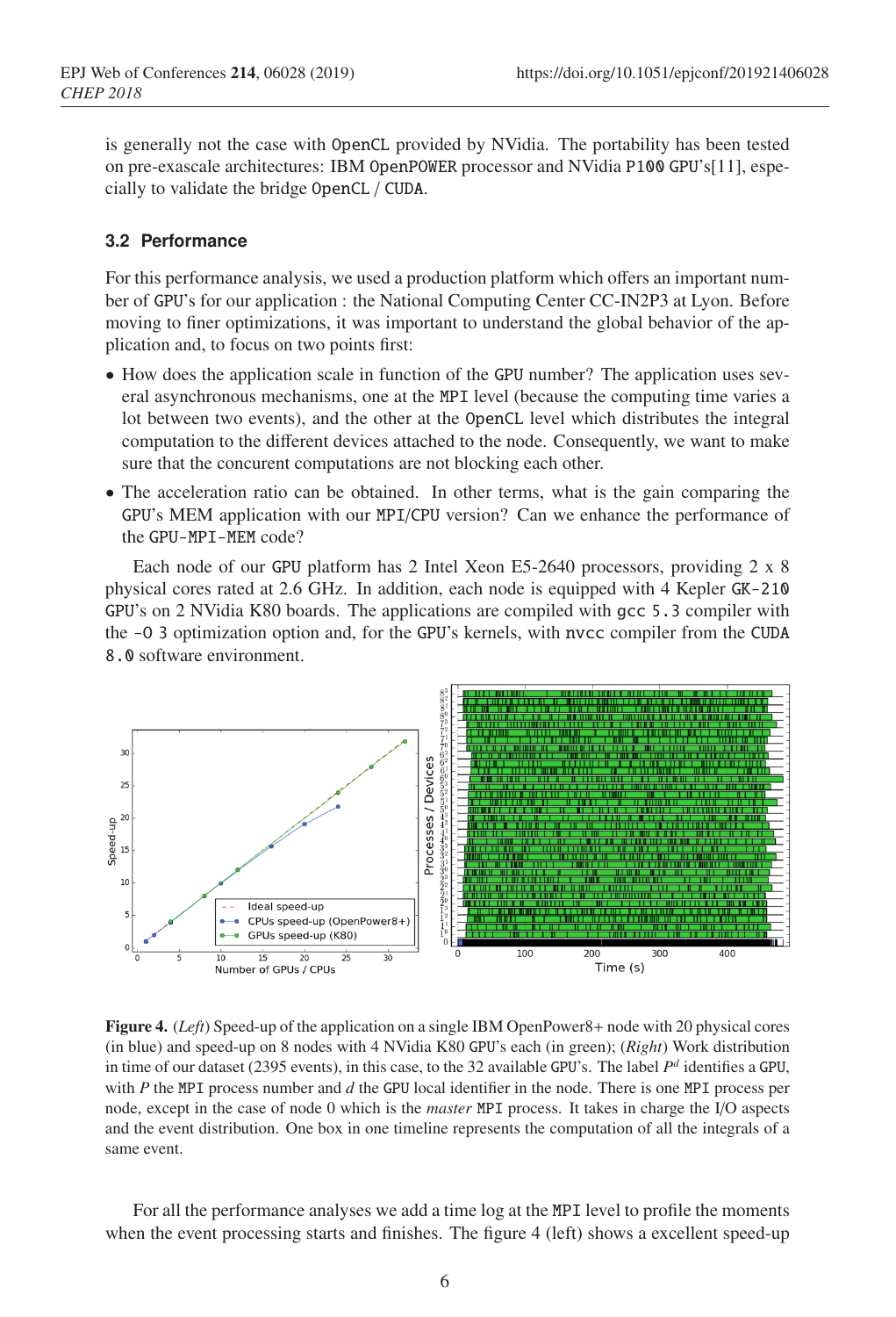(the ratio between the execution time of one code instance *ie* one MPI process, divided by the execution time of N instances *ie* N MPI processes) up to 8 nodes i.e. 32 GPU's. This can be explained by the very small time overhead of the communications and the event scheduling, compared to the average time to process an event. The figure 4 (right) shows that there is no delay between two event processing and that all the dataset is performed in impressive computing time: less than 500 seconds. Because the number of integrals per event to compute, as well as their kind (dimensionality) vary, the processing time for a single event fluctuates in a large range of values.

This remarkable gain is not only attributable to the GPU's. A 3-4 factor is commonly conceded for the gain between an HPC node and a GPU device but also the kernel recoding in "flat" C avoiding the hidden overheads of the method calls in cascade ways. The other point is that the OpenCL or CUDA programming paradigm, based on data-parallel model, naturally vectorizes and is easily parallelized by the compilers.

# **4 Conclusion**

The MEM is a powerful classification tool used for signal extraction in the *ttH* analysis. It however requires a significant amount of computations. Its deployment on GPU's platform has remarkably accelerated the computing time. We demonstrate in this paper that there is a high added value in using simultaneously a great number of GPU's for our *ttH* analysis: 55 days with one core, 14 hours with 96 cores and less than 500 seconds on 32 GPU's platform. Thanks to this computing time speed-up, the analyzers can now run the analysis multiple times. More checks can thus be carried out, and more analyses improvements be tested. This improvement however comes with a price: the OpenCL or CUDA programming paradigm forces to write the code or the kernels which are easy to parallelize/vectorize by the compiler, explaining this important gain.

Nevertheless, it is a tedious and cumbersome task to transform C++ code to C kernels. In the future we will focus on this problem avoiding to penalize the extensibility of this implementation to other models. Using the MadGraph code-generation capability could be a way.

Today, the GPU-MPI-MEM version is used to analyze the new data-taken at LHC. In the future with the High-Luminosity LHC upgrade, the computing power required will drastically increase, due to the larger data taking rate and the larger complexity of the events. Our GPU's-based MEM analysis is ready to assimilate this data increase, thus freeing the LHC Computing Grid resources from such heavy computating analyses.

# **5 Acknowledgements**

This work has been funded by the P2IO LabEx (ANR-10-LABX-0038) in the framework "Investissements d'Avenir" (ANR-11-IDEX-0003-01) managed by the French National Research Agency (ANR).

# **References**

- [1] Sirunyan A. M. *et al.* (CMS Collaboration), *Observation of ttH Production*, Phys. Rev. Lett. 120, 231801 (2018)
- [2] Aad G. *et al.* (ATLAS Collaboration), *Observation of a new particle in the search of the Standard Model Higgs boson with the ATLAS detector at the LHC*, Phys. Lett. B 716, 1 (2012)